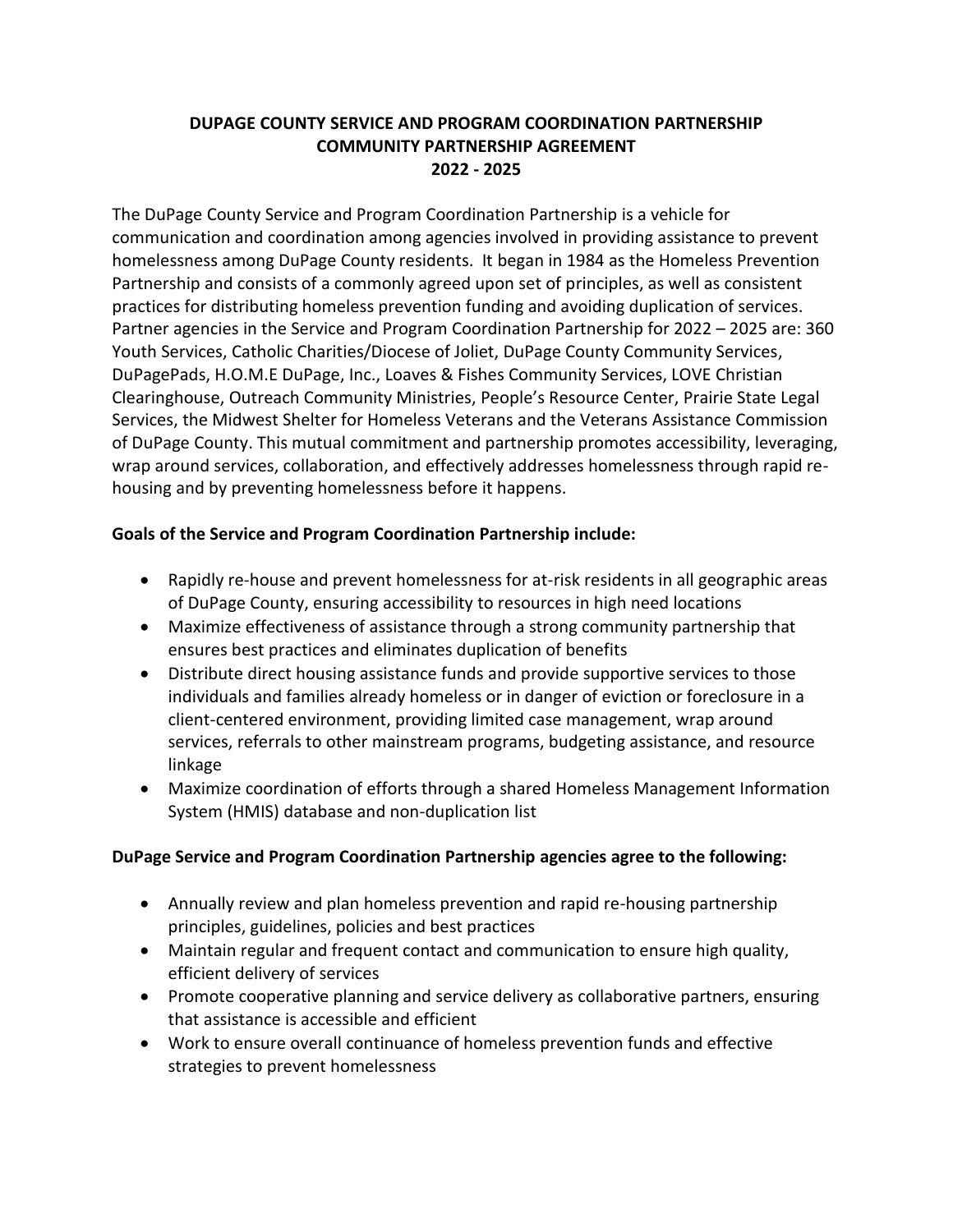- Attend DuPage Service and Program Coordination Committee meetings to continually review partnership agreements and participate in working groups and committee activities
- Follow written standards as established in related policies as determined by specific funding sources (i.e., each ESG-funded program or project within the CoC's jurisdiction must participate in that CoC's coordinated entry and assessment system.)
- Collaboratively work to review and update an Action Plan for Emergency Services in the DuPage County Continuum of Care Plan to End Homelessness
- Participate in the HMIS as appropriate following the Standard Operating Procedures, [\(https://www.dupageco.org/hmis/sop/\)](https://www.dupageco.org/hmis/sop/), and data sharing to avoid duplication of services, utilizing the appropriate referral process. Data sharing will occur only with proper authorization as appropriate by obtaining a signed "Authorization to Exchange Information for the Homeless Prevention Provider Network", [\(https://www.dupageco.org/HMIS/Forms/\)](https://www.dupageco.org/HMIS/Forms/) or a comparable form. Those distributing shared funds must fully participate in data sharing to avoid duplication of shared funds
- Complete monthly "Homeless Prevention Providers Non-Duplication & Service Coordination List", ([https://dupagehomeless.org/strategies/homelessness-prevention/\)](https://dupagehomeless.org/strategies/homelessness-prevention/)
- Complete annual DuPage CoC Homeless Prevention Report, providing agency HP/RRH program outcomes

#### **Each Partner Agency will provide the following services:**

- Accept appropriate client referrals from Service and Program Coordination partner agencies
- Screen and provide guidance for clients for eligibility, financial assistance and direct housing assistance including case management and budgeting assistance as appropriate, accessing all services available through the community partnerships in the Service and Program Coordination Partnership
- Assess and refer clients to mainstream, government, and other community resources that can increase their self-sufficiency
- Comply with all local, state and national policies, procedures, guidelines, and requirements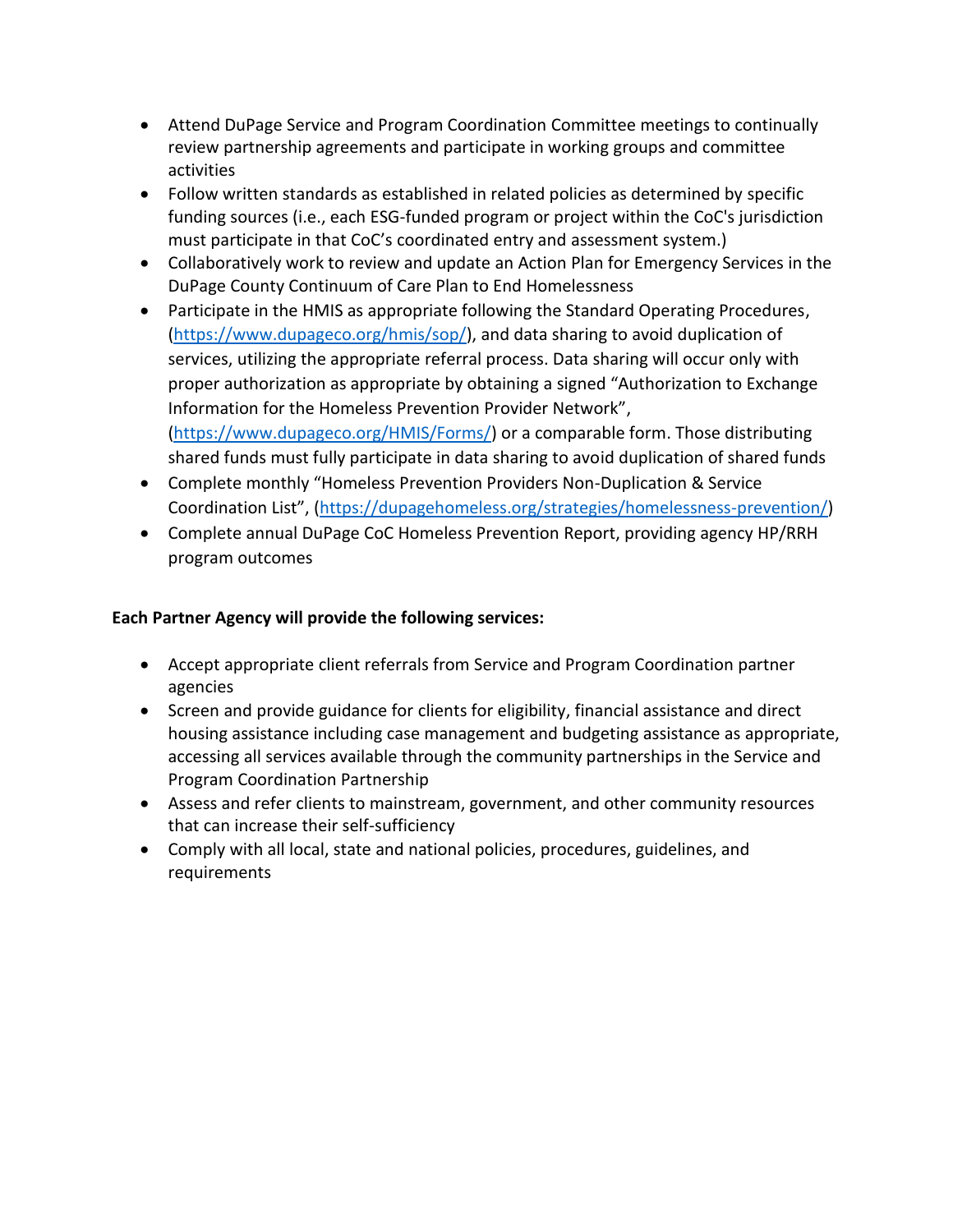# **2022 – 2025 Service and Program Coordination Partnership Members**

| Signature on File                            | Title: Interim CEO                       |
|----------------------------------------------|------------------------------------------|
| Dawn Melchiorre                              |                                          |
| 360 Youth Services                           |                                          |
|                                              |                                          |
| Signature on File                            | Title: Executive Director                |
| Kathleen Langdon                             |                                          |
| Catholic Charities/Diocese of Joliet         |                                          |
|                                              |                                          |
| Signature on File                            | Title: Administrator Housing Supports    |
| Joan Fox                                     |                                          |
| <b>DuPage County Community Services</b>      |                                          |
|                                              |                                          |
| Signature on File                            | Title: Vice President Programs           |
| <b>Scott Austgen</b>                         |                                          |
| <b>DuPagePads</b>                            |                                          |
|                                              |                                          |
| Signature on File                            | Title: Executive Director                |
| Jennifer Borgognoni                          |                                          |
| H.O.M.E. DuPage, Inc.                        |                                          |
| Signature on File                            | Title: Associate Director CARES Programs |
| <b>Mary Boulos</b>                           |                                          |
| Loaves & Fishes Community Services           |                                          |
|                                              |                                          |
| Signature on File                            | Title: Executive Director                |
| Anne Marie Schuster                          |                                          |
| LOVE Christian Clearinghouse                 |                                          |
|                                              |                                          |
| Signature on File                            | Title: PSH Case Manager                  |
| Ozzy Salcedo                                 |                                          |
| <b>Midwest Shelter for Homeless Veterans</b> |                                          |
|                                              |                                          |
| Signature on File                            | Title: Senior Program Officer            |
| <b>Matthew McNeil</b>                        |                                          |
| <b>Outreach Community Ministries</b>         |                                          |
|                                              |                                          |
| Signature on File                            | Title: Chief Executive Officer           |
| Jenifer Fabian                               |                                          |
| People's Resource Center                     |                                          |